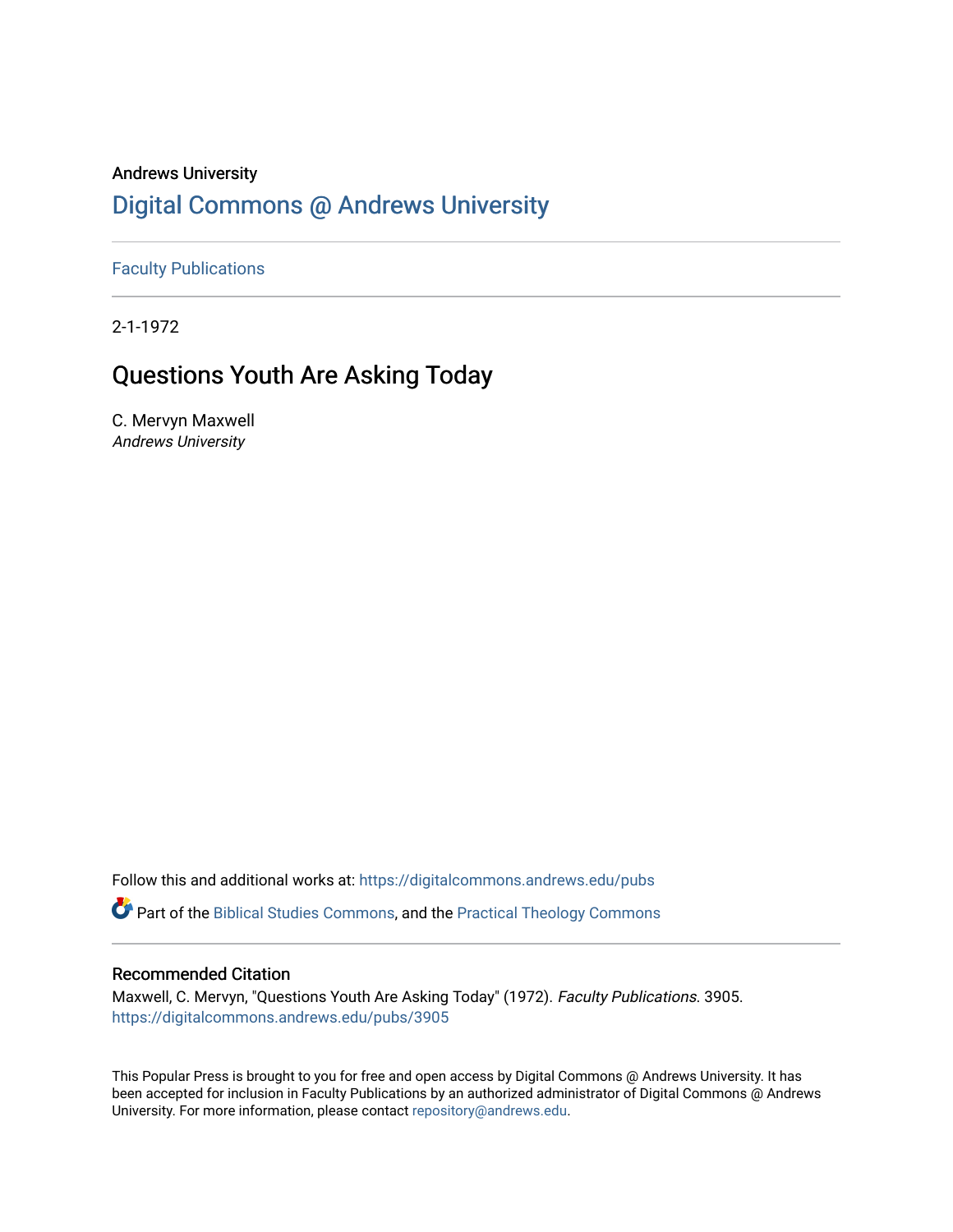

#### **OUT OF HER MIND?**

**A friend of mine married a divorced man thirteen years ago and has had three children by him. Recently she has become a Christian, and the minister who gives her private Bible lessons has nearly convinced her that according to Matthew 5:32 she is living in adultery and should leave both her husband and her children. Is she right or is she having a mental problem?** 

Vows are not to be taken lightly ( Ecclesiastes 5:4, 5), and two wrongs don't make a right. Your friend has sworn before God to love her present husband, an obligation immensely increased by the arrival of her children. Conversion to Christ should make her a better wife and mother, not a worse one. She should confess her sins, accept God's forgiveness (1 John 1:9), and *stay married.* 

Be careful here, but if the minister is advising her to leave her children as well as her husband, it could be that he has designs on her. It is possible that this case may have less to do with her mentality than with his morality.

#### **CRAZILY HAPPY**

**I enjoy your magazine very much. Pastor Boney wrote a nice testimony about how he gave up drugs. I want to tell you mine. Up to about five months ago I was getting loaded. I thought it was all life had to offer. My mother and I didn't get along. I moved to another town to live with my older brother. I got blind drunk or contact high every chance I could. Then a group of my schoolmates and I went to a meeting. People started singing and being really happy. Soon I was going crazy with happiness. Tears started coming out of my eyes and I nearly squeezed the arm off the girl sit-** **ting beside me. After the meeting we got loaded again! But soon it went away. Ever since then I have been filled with God's Spirit. My home is much more happy. People stop me on the street to ask me why I am so happy. How come the Lord is so good to me?** 

This is great. It's wonderful. Now be sure you keep up with your Bible reading. It's in the Bible that God's Spirit testifies about Christ and tells you how He wants you to live. John 14:17, 26; Psalm 119:9, 11, 105; et cetera.

On our campus at Andrews, where I teach, hundreds of youth enjoyed a terrific revival last year, just as you have done. They followed it up with lots of witnessing and Bible study. It's marvelous to see what's happening this current school year. The changes in their lives are making them really sound and consistent Christians as well as happy ones, and they say this is because they are studying their Bibles together so hard—as well as singing and praying, which are important too.

## **PRAYERS FOR THE DEAD?**

**I do enjoy the "Signs." It's an interesting magazine. Now please tell me if it helps to pray for a person's soul after he has died. My sister died of cancer about a year ago. She suffered terribly, but the hospital personnel kept telling her they believed they could cure her, even when she was dying. Although she believed in God and Jesus Christ, she was not a very religious person, and I am almost sure she did not ask God's forgiveness for her sins as she would have done if the hospital attendants had told her the truth about her condition. Now I pray all the time that God will forgive her sins; a preacher, however, has told me it's** 

## **too late for my prayers to do any good. Please tell me whether I am right or wrong.**

The Bible says, "Though Noah, Daniel, and Job, were in it [the land], as I live, saith the Lord God, they shall deliver neither son nor daughter." Ezekiel 14:20.

Our readiness for eternal life does not depend on some single act of repentance but on a basic attitude of mind. We are "safe to save" when we love God sincerely, are eager to follow Him wherever He leads us, and are sincerely sorry whenever we do wrong. Matthew 22:34-40; John 8:31; 2 Corinthians 7:7-12.

Although you do not know whether or not your sister offered a prayer of repentance before she died, God knows; and He also knows whether, with or without such a prayer, her life deep down was one of love and trust and repentance—as He alone can see it. He is a merciful God and He died to save her, so you can trustingly leave her case in His hands knowing that He will most certainly be fair and loving in His decision concerning her.

## **UNPARDONABLE SIN?**

**I believe 1 have committed the unpardonable sin. I heard a preacher on TV tell the people to give their lives to Christ. I felt a horrible sense of guilt and in my fear asked God to help me. I experienced an illumination, but like a brute beast I didn't have the common sense to walk away from what I was doing. That night I rejected the only One who could have helped me. God struck me down. I saw how filthy I looked in His eyes. He stripped me bare until I was completely helpless. Does this mean there is no more hope for me? I tried to commit my way to Jesus, believing He would show mercy, but the feeling of doom always gets the better of me. Please help me. I won't confide in anyone**  else.

The Lord is "good, and *ready to forgive;* and plenteous in mercy unto *all"* who "call upon" Him. Psalm 86:5.

*"If we confess our sins,"* the Bible